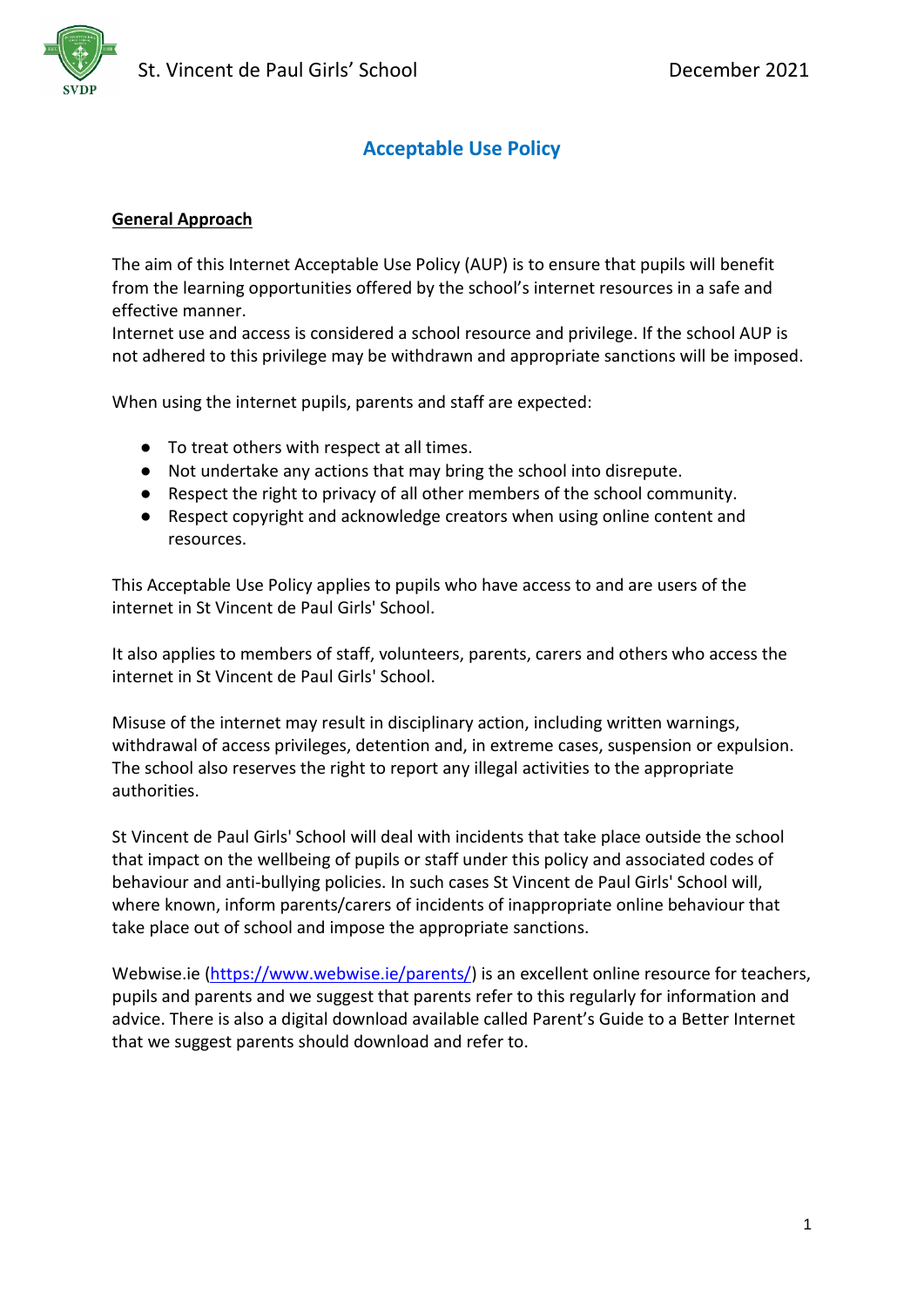

# **Our School's Strategy**

The Internet is a valuable teaching and learning tool. It can develop children's independent research skills and promote lifelong learning. St Vincent de Paul Girls' School implements the following strategies in order to maximise learning opportunities and reduce risks associated with the Internet and promote safer use of the internet:

- Pupils will be provided with education in the area of internet safety as part of our implementation of the SPHE curriculum.
- Pupils will be provided with two internet safety sessions per year, one in September and one in spring. The sessions will include resources from Stay Safe and Webwise, and a Digital Citizenship presentation. The teachers will discuss the AUP policy, including the internet safety pledge with the students during these sessions. Attendance will be taken by the teacher to ensure that every student attends at least one of these sessions per year.
- Webwise will be used in September and Spring, along with appropriate sections of Stay Safe (Internet Safety) 2<sup>nd</sup>, 3<sup>rd</sup> (to revise 2<sup>nd</sup>), 4<sup>th</sup>, 5<sup>th</sup> (to revise 4<sup>th</sup>) and 6<sup>th</sup> class
- Teachers will be provided with continuing professional development opportunities in the area of internet safety.
- A firewall is being used to minimise the risk of exposure to inappropriate material and to block unsuitable sites. This is updated regularly.
- Virus protection software is used and updated regularly.

The school will monitor the impact of the policy using:

- Logs of reported incidents
- Twice yearly lessons on Internet safety and attendance records kept by teachers
- Surveys and/or questionnaires of pupils, parents, and teaching staff at specific times, e.g. guest speaker**.**

Should serious online safety incidents take place, the principal should be informed.

This policy and its implementation will be reviewed regularly by the following stakeholders: Board of Management, teaching staff, support staff, pupils and parents. Before signing, the AUP should be read carefully to ensure that the conditions of use are accepted and understood. In signing this policy**, it is for the duration of the child's time as a pupil in the school unless the policy is changed or amended in which case parents will be notified and pupils will sign up to the amended policy.**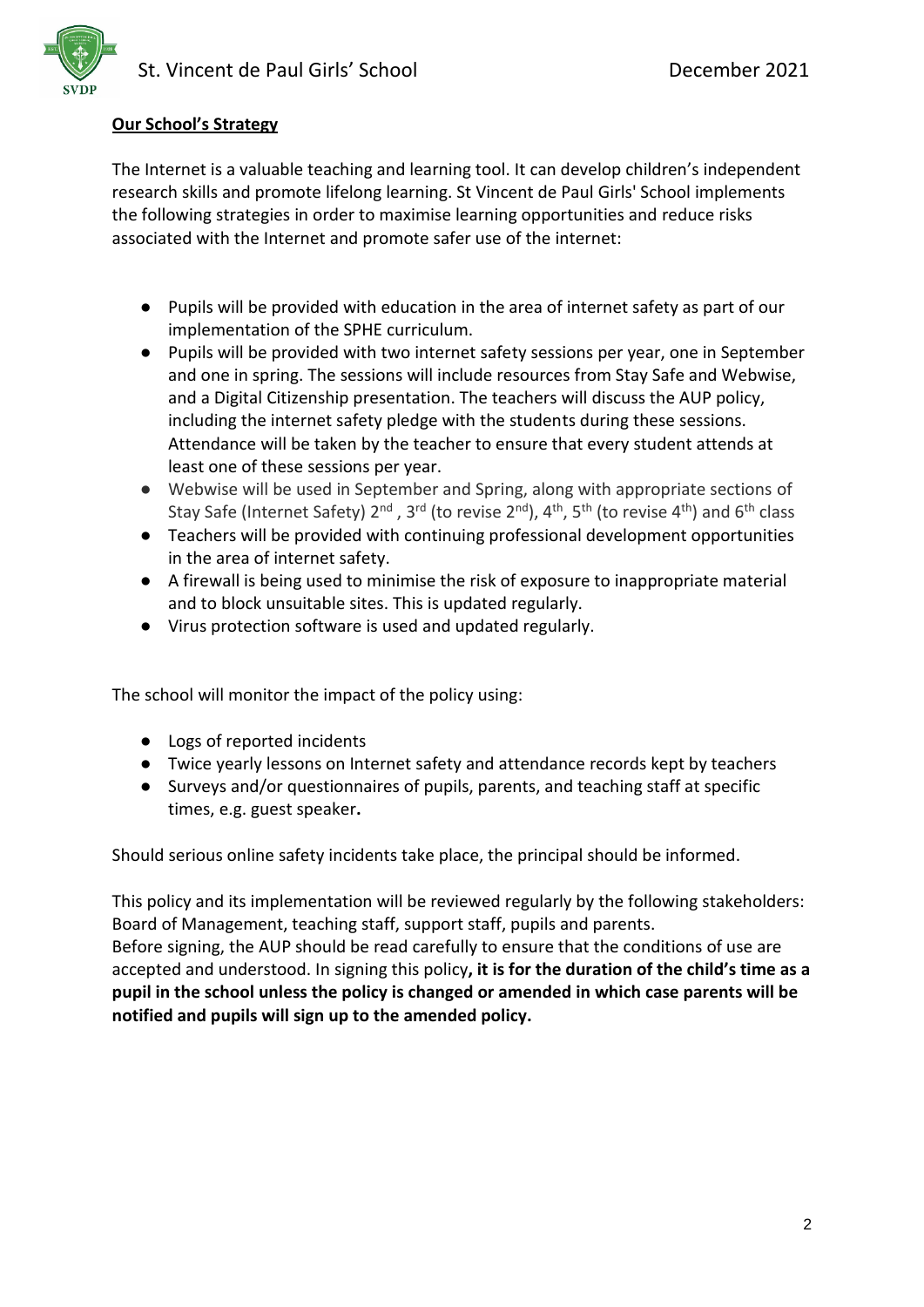

#### **Pupil Access to the Internet**

The internet is an essential element in 21st century life for education, business and social interaction. St. Vincent de Paul Girls School aims to provide pupils with quality Internet access as part of their learning experience and it is seen that this internet use will enhance learning.

Electronic information research skills are now fundamental to preparation for living and working in this information age. The school will integrate such information as appropriate within the curriculum, and staff will provide guidance and instruction to pupils in the appropriate use of such resources, as outlined in this policy. Pupils' use of telecommunications and electronic information will be taught and provided for from 2<sup>nd</sup> – 6<sup>th</sup> class.

St Vincent de Paul Girls' School has chosen to implement the following level on content filtering on the Schools Broadband Network (PDST Technology in Education):

● This allows access to millions of websites including games and YouTube (teacher access only) but blocks access to websites belonging to the personal websites category and websites such as Facebook belonging to the Social Networking category.

Pupils taking steps to by-pass the content filter by using proxy sites or other means may be subject to disciplinary action, including written warnings, withdrawal of access privileges, detention and, in extreme cases, suspension or expulsion.

The school will take all reasonable precautions to prevent access to inappropriate material. However, due to the international scale and linked nature of Internet content, it is not possible to guarantee that unsuitable material will never appear on a computer connected to the school network. The school cannot accept liability for any material accessed, or any consequences of Internet access.

- 1. Pupils will not be given access to the Internet without teacher permission
- 2. Internet will be used for educational purposes only
- 3. Internet sessions will always be supervised by a teacher
- 4. Filtering software will be used to minimise the risk of exposure to inappropriate material
- 5. Pupils will be taught to evaluate the content of internet sites
- 6. Teachers will be made aware of internet safety issues
- 7. Uploading and downloading of non-approved material is banned
- 8. Pupils will observe good 'netiquette' (etiquette on the internet) at all times and will not undertake any action that may bring a school into disrepute
- 9. 'YouTube' (and similar sites) used only by teachers will be reviewed by the teacher in advance of the lesson.
- 10. Pupils will not intentionally visit internet sites that contain obscene, illegal, hateful or otherwise objectionable materials.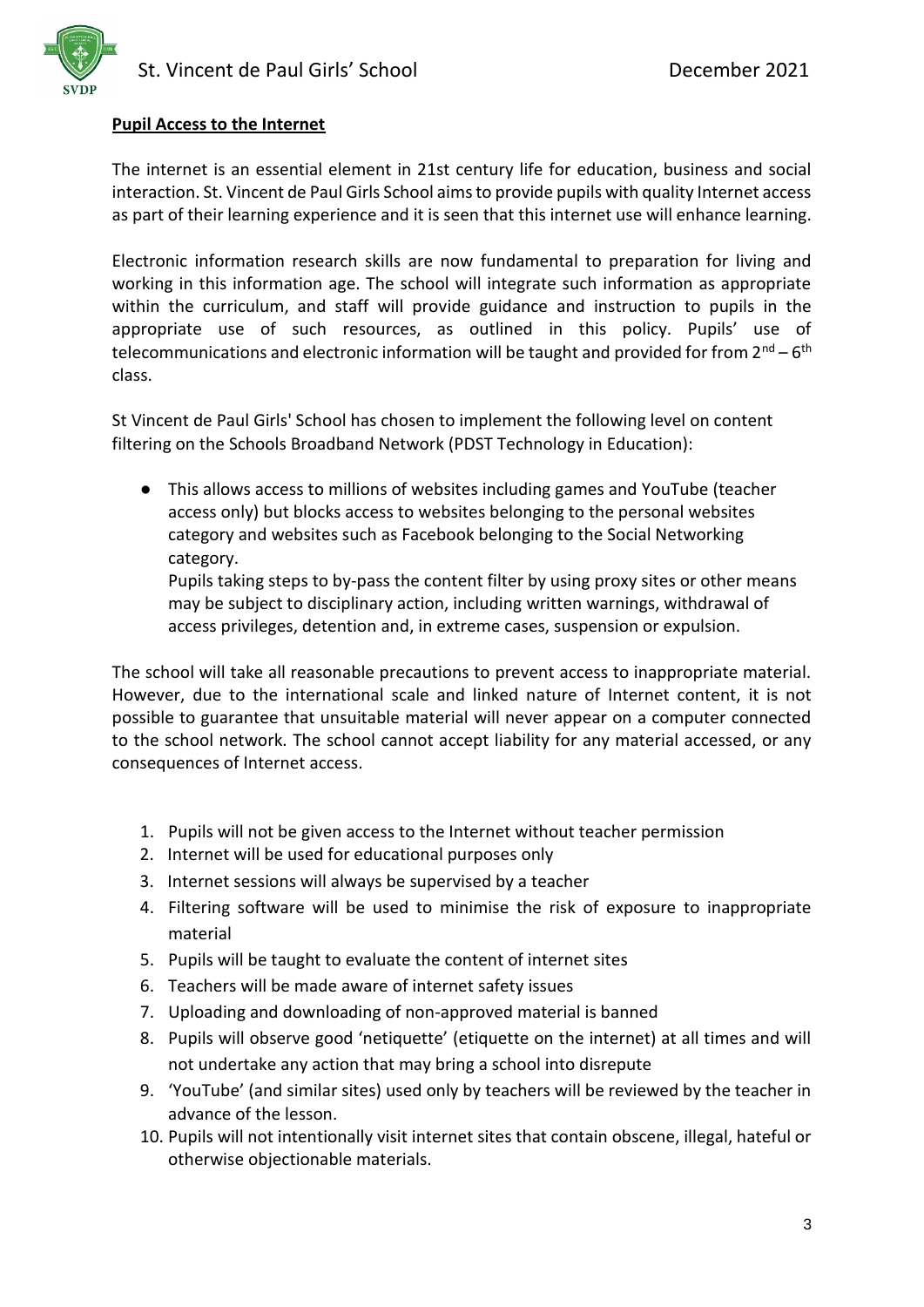

- 11. Pupils will report accidental accessing of inappropriate materials in the classroom to their teacher, by minimising the screen and advising the teacher/supervisor.
- 12. Pupils and staff will be aware that any usage, including distributing or receiving information, school-related or personal, may be monitored for unusual activity, security and/or network management reasons.
- 13. Pupils will not engage in online activities such as uploading or downloading large files that result in heavy network traffic which impairs the service for other internet users.
- 14. Pupils will not download or view any material that is illegal, obscene, and defamatory or that is intended to annoy or intimidate another person.
- 15. Pupils will not intentionally visit internet sites that contain obscene, illegal, hateful or otherwise objectionable materials.

# **Email and Messaging**

- Messaging through Google Classroom profile will be used for educational purposes only
- Pupils will use approved class email accounts only under supervision by or permission from a teacher
- Pupils should not under any circumstances share their email account login details with other pupils.
- Pupils will not send or receive any material that is illegal, obscene, defamatory or that is intended to annoy or intimidate another person
- Pupils will not reveal their own or other people's personal details e.g. addresses, telephone numbers, or pictures via school email
- Pupils will never arrange to meet someone via school email
- Sending or receiving email attachments is subject to teacher permission
- Pupils should not use school email accounts to register for online services such as social networking services, apps, and games.
- Pupils should be aware that email communications are monitored.

Pupils should immediately report the receipt of any communication that makes them feel uncomfortable, is offensive, discriminatory, threatening or bullying in nature and must not respond to any such communication.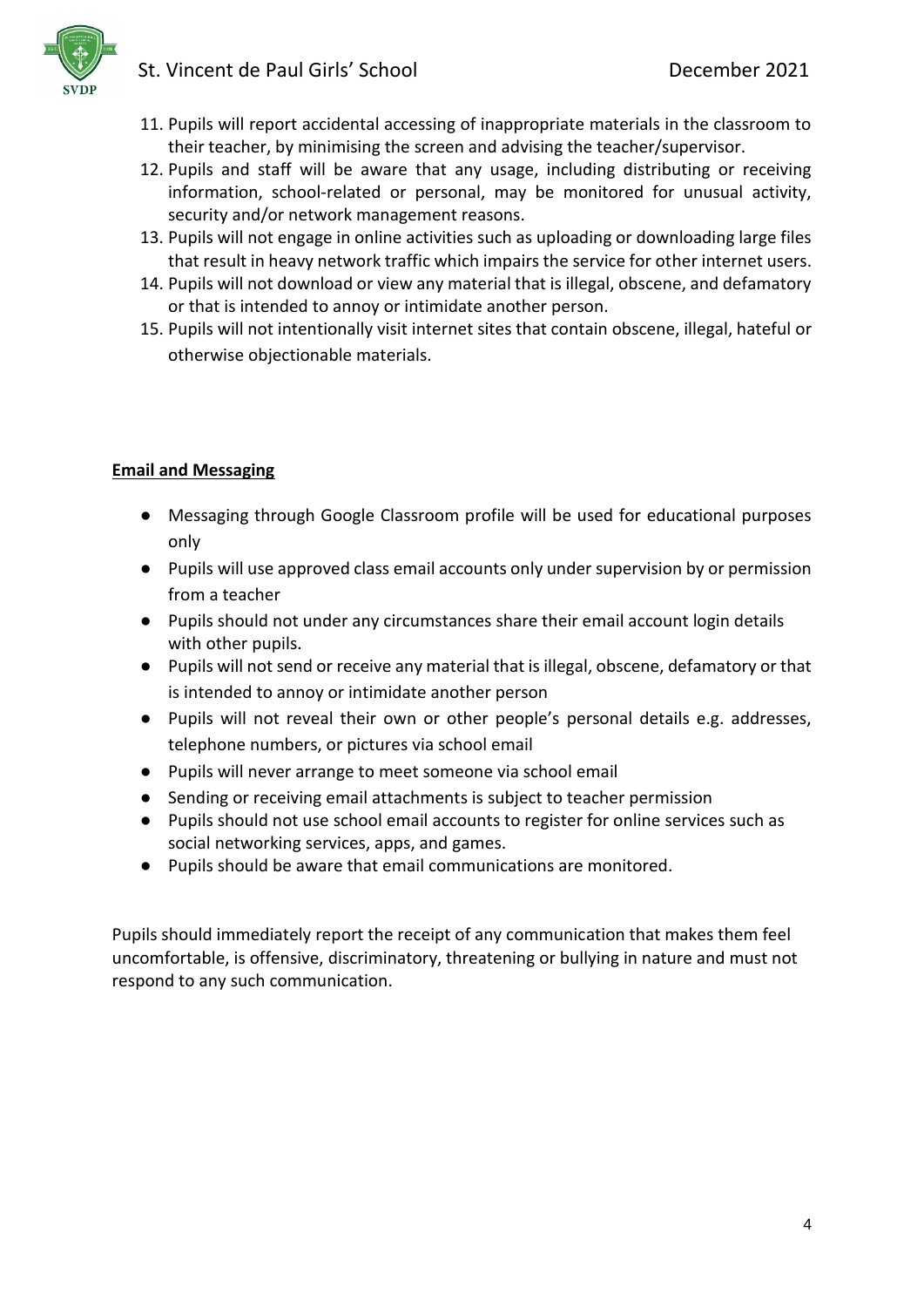#### **Social Media**

The following statements apply to the use of messaging, blogging and video streaming services in St Vincent de Paul Girls' School:

● Use of instant messaging services and apps including Snapchat, Whats Apps, G Chat etc. are not allowed in St Vincent de Paul Girls' School.

Staff and pupils must not use social media and the internet in any way to harass, insult, abuse or defame pupils, their family members, staff, other members of the St Vincent de Paul Girls' School community

Staff and pupils must not discuss personal information about pupils, staff and other members of the St Vincent de Paul Girls' School community on social media.

Staff and pupils must not use school email addresses for setting up personal social media accounts or to communicate through such media.

Staff and pupils must not engage in activities involving social media which might bring St Vincent de Paul Girls' School into disrepute.

Staff and pupils must not represent personal views as those being of St Vincent de Paul Girls' School on any social medium.

#### **Personal Devices**

Pupils using their own technology (e.g. mobile phone) in school, such as leaving a mobile phone turned on or using it in class, sending nuisance text messages or the unauthorized taking of images with a mobile phone camera, still or moving is in direct breach of the school's acceptable use policy and sanctions will apply, as per Code of Behaviour.

#### **iPads**

#### **All rules pertaining to Internet use (see above) also apply to use of Ipads**

- Students should never leave their iPad unattended when in use.
- Students should follow teacher's instructions accessing only the applications to which the teacher has agreed.
- Students require permission before sending any form of electronic message.
- Audio or vision taken at school cannot be transmitted, broadcast or transferred without the teacher's permission.
- The camera and audio recording functions may only be used under the teacher's direction.
- Identity theft (Pretending to be someone else) is in direct breach of the school's acceptable use policy.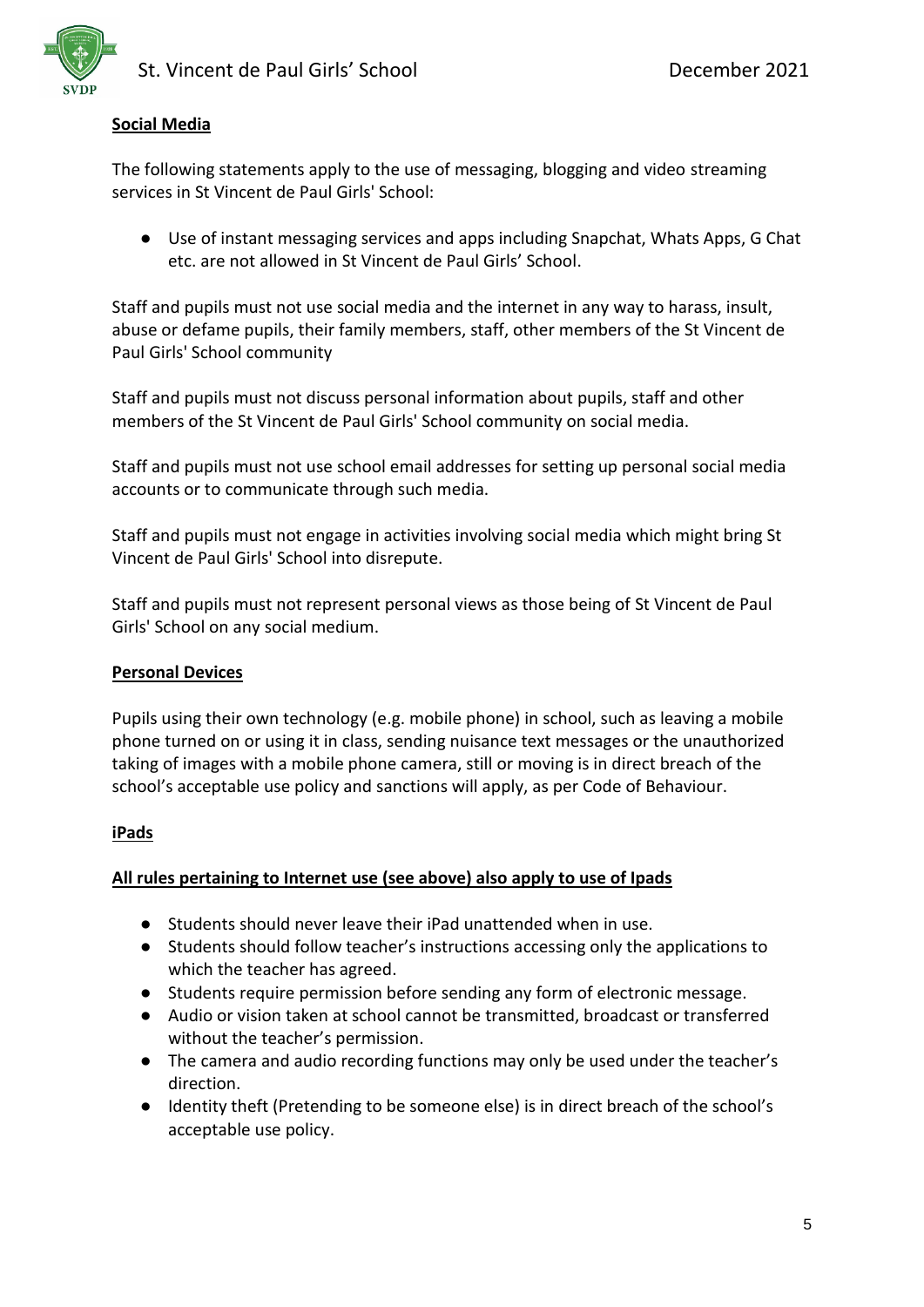

- In the event of a child accidentally accessing inappropriate material or images during a lesson, the student will immediately minimize the page and report the incident to the class teacher without attracting the attention of other students.
- iPads must be handled with care at all times.
- Any damage to the device must be reported immediately to the teacher.

#### **Images & Video**

Care should be taken when taking photographic or video images that pupils are appropriately dressed and are not participating in activities that might bring the individuals or the school into disrepute.

At St Vincent de Paul Girls' School pupils must not take, use, share, publish or distribute images of others without their permission.

Taking photos or videos on school grounds or when participating in school activities is only allowed with expressed permission from staff and can only be done using school devices.

Written permission from parents or carers will be obtained before photographs of pupils are published on the school website (as per school's Admissions Policy).

Pupils must not share images, videos or other content online with the intention to harm another member of the school community regardless of whether this happens in school or outside.

#### **Cyberbullying**

When using the internet pupils, parents and staff are expected to treat others with respect at all times.

Engaging in online activities with the intention to harm, harass, or embarrass another pupil or member of staff is an unacceptable and absolutely prohibited behaviour, with serious consequences and sanctions for those involved.

Measures are taken by St Vincent de Paul Girls' School to ensure that staff and pupils are aware that bullying is defined as unwanted negative behaviour, verbal, psychological or physical, conducted by an individual or group against another person (or persons) and which is repeated over time. This definition includes cyber-bullying even when it happens outside the school or at night.

Isolated or once-off incidents of intentional negative behaviour, including a once-off offensive or hurtful text message or other private messaging, do not fall within the definition of bullying and will be dealt with, as appropriate, in accordance with the school's code of behaviour.

The prevention of cyber bullying is an integral part of the anti-bullying policy of our school.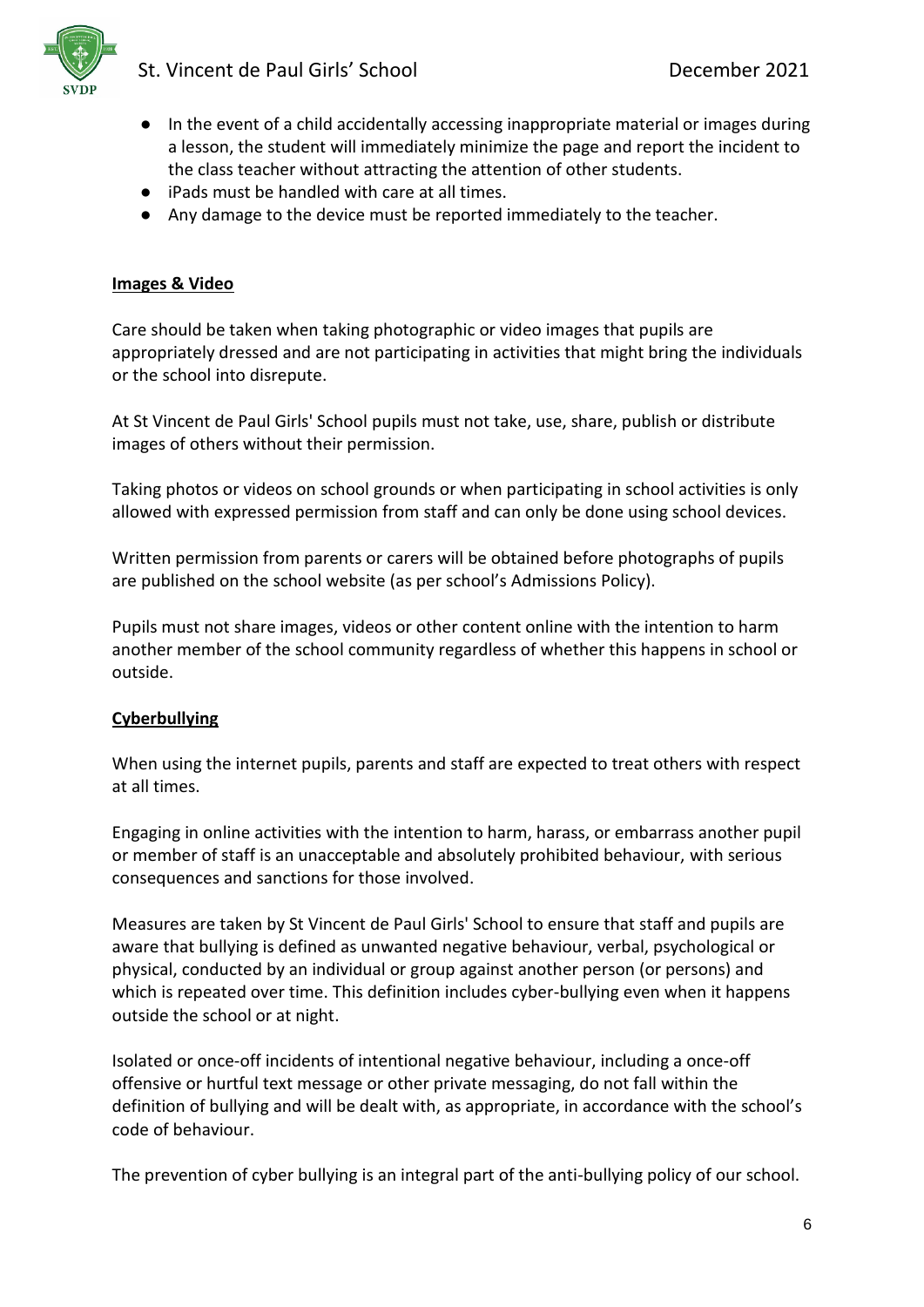# **School Website**

The website will be regularly checked to ensure that there is no content that compromises the safety, privacy, or reputation of students or staff.

The publication of student work will be coordinated by a teacher/group of teachers.

Personal student information including home address and contact details will not be published on St Vincent de Paul Girls' School web pages.

The St Vincent de Paul Girls' School will avoid publishing the first name and last name of pupils in video or photograph captions published online.

## **Sanctions**

- The school will take all reasonable precautions to prevent access to inappropriate material. However, due to the international scale and linked nature of Internet content, it is not possible to guarantee that unsuitable material will never appear on a computer connected to the school. Therefore, the guidelines in this policy must be adhered to at all times. Access to the Internet will be withdrawn from pupils who fail to maintain acceptable standards of use. Internet access in school includes a strict filtering service yet no filtering service is completely foolproof.
- Procedures are in place should a child accidentally access inappropriate material and also should a child deliberately abuse the use of the Internet in school.
- Intentional misuse of the Internet will result in disciplinary action including written warnings, withdrawal of access privileges, and, in extreme cases, suspension or expulsion. The school also reserves the right to report any illegal activities to the appropriate authorities.
- All of these sanctions are in line with our school's Code of Behaviour.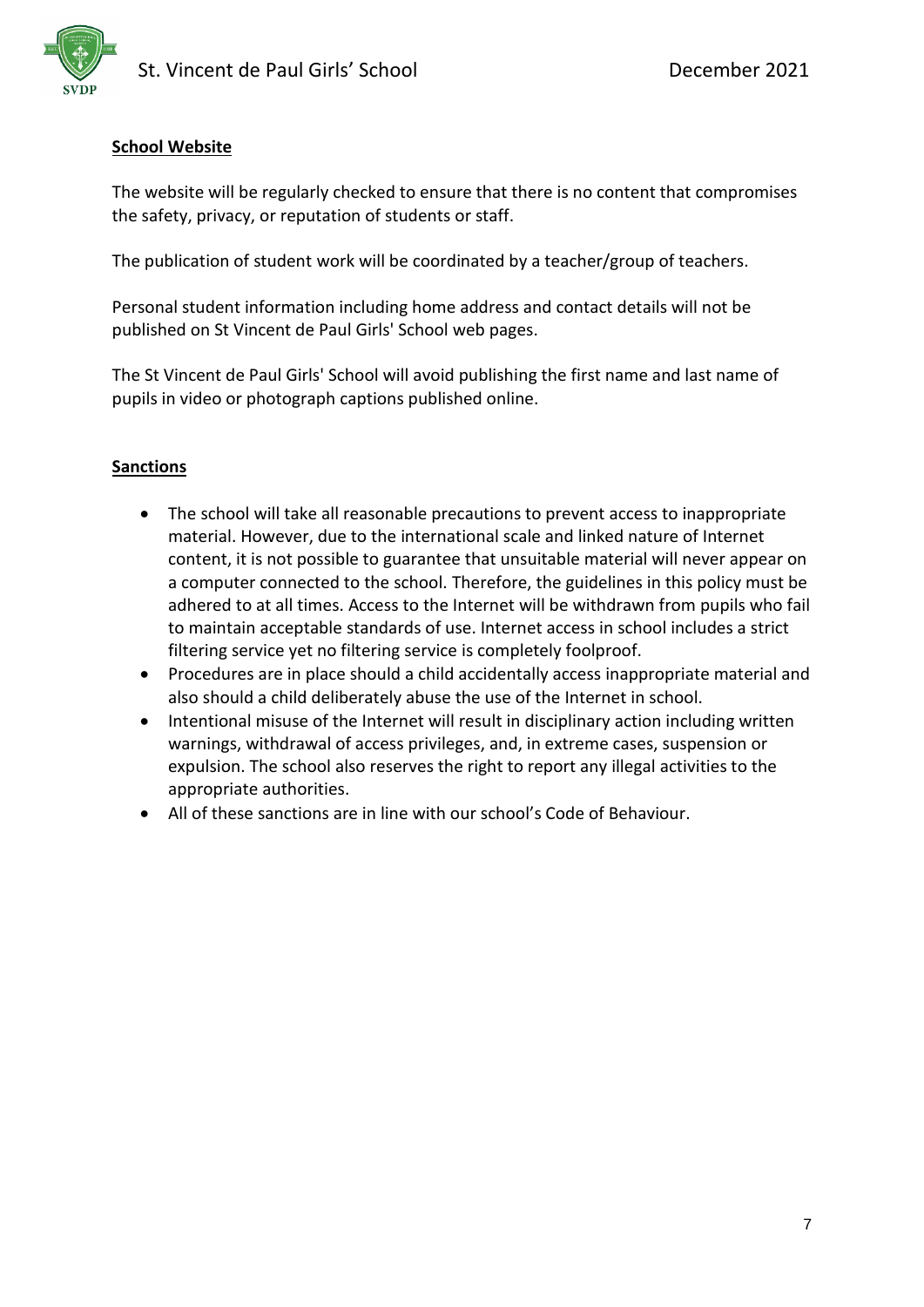



#### **AUP and Remote Teaching and Learning Policy**

#### **Rationale:**

St Vincent de Paul Girls' School recognises that online collaboration is essential to distance learning and may provide access to a variety of online tools that allow communication, sharing, and messaging among staff, students and parents.

It is expected that everyone, students, staff and parents are expected to uphold the same appropriate, safe and courteous conduct online as is expected offline.

While engaging in remote or distance learning children, parents and staff will follow the protocols as set out in St Vincent De Paul Girls' School Remote Teaching and Learning Policy. **Please ensure to read this policy and by signing below you give your consent to the guidelines and protocols as set out in the school's Remote Teaching and Learning Policy.** 

#### **THIS POLICY WAS REVIEWED AND RATIFIED BY THE BOARD OF MANAGEMENT**

The AUP Policy for St Vincent de Paul Girls' School was reviewed by the Board of Management.

Chairperson: example and the control of the Date:  $\Box$  Date:  $\Box$ 

Principal: The contract of the contract of the Date:  $\Box$  Date:  $\Box$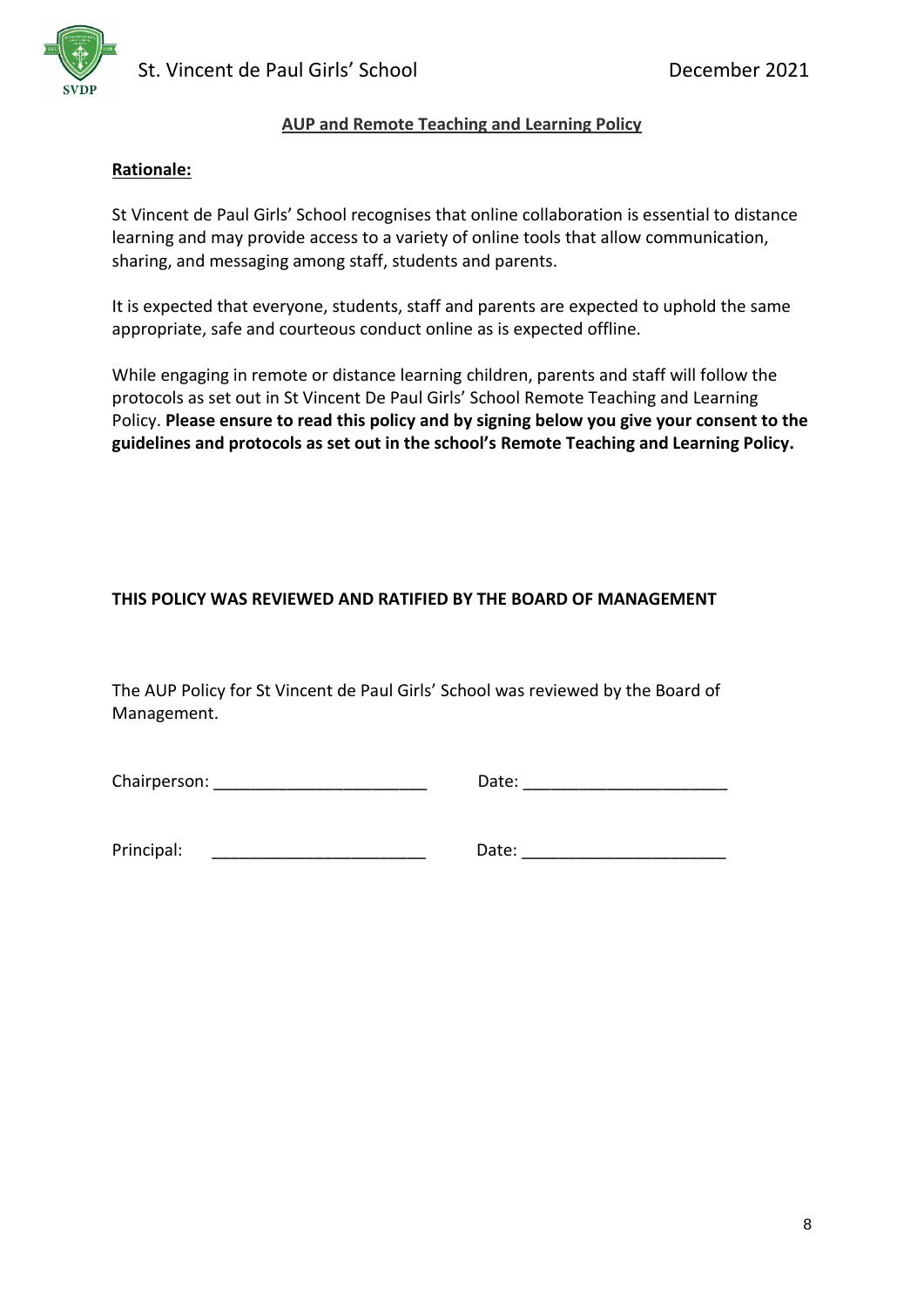

## **Parent/Guardian - Acceptable Use Policy Consent (to be returned to class teacher)**

Name of Pupil: The contract of  $\blacksquare$  and  $\blacksquare$  and  $\blacksquare$  and  $\blacksquare$  and  $\blacksquare$  and  $\blacksquare$  and  $\blacksquare$  and  $\blacksquare$  and  $\blacksquare$  and  $\blacksquare$  and  $\blacksquare$  and  $\blacksquare$  and  $\blacksquare$  and  $\blacksquare$  and  $\blacksquare$  and  $\blacksquare$  and  $\blacksquare$  and  $\blacks$ 

Please review the school's Acceptable Use Policy then sign and return this consent form to the class teacher.

As the parent or legal guardian of the above student, I have read the Acceptable Use Policy and Remote Teaching and Learning Policy and grant permission for my daughter or the child in my care to access the Internet. I understand that Internet access is intended for educational purposes. I also understand that every reasonable precaution has been taken by the school to provide for online safety but the school cannot be held responsible if students access unsuitable websites.

I am happy for examples of my child's work and photographs/video of my child engaged in group activities to appear on the school website/twitter account if deemed appropriate by the school.

I also give consent for my daughter or the child in my care to engage in Remote Learning (as per Remote Teaching and Learning Policy), through the appropriate online Media used in SVdP Girls' School as outlined in the school's Remote Learning and Teaching Policy and give consent to my daughter/child in my care to be set up on the communication forum(s) used at St Vincent de Paul Girls' School. As part of the Remote Learning Policy, I will check my daughter's or the child in my care's work before it is submitted.

I have gone through both the Acceptable Use Policy and the Remote Teaching and Learning Policy with my daughter/child in my care

Parent/Guardian Signature: \_\_\_\_\_\_\_\_\_\_\_\_\_\_\_\_\_\_\_\_\_\_\_\_\_\_\_\_\_

Date:

Acceptance of AUP policy by your daughter/child in your care (Pupil Pledge signed in school and kept in school - see Appendix A)

I agree to follow the school's Acceptable Use Policy on the use of the Internet. I will use the Internet in a responsible way and obey all the rules explained to me by the school. I agree to the rules and guidelines in the Remote Teaching and Learning Policy

Student's Signature: \_\_\_\_\_\_\_\_\_\_\_\_\_\_\_\_\_\_\_\_\_\_\_\_\_\_

Parent/Guardian: